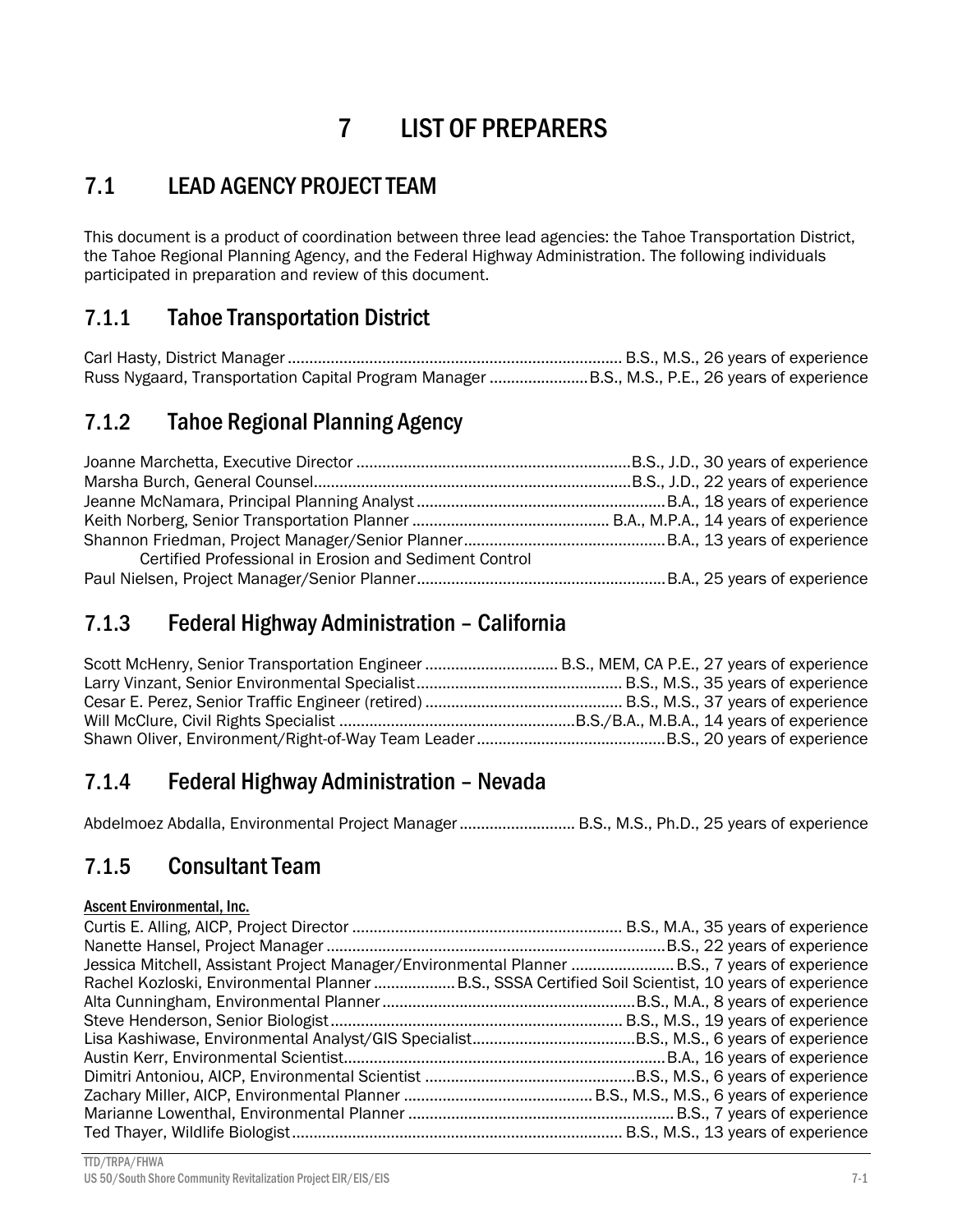| <b>Wood Rodgers</b>                    |  |
|----------------------------------------|--|
| Design Workshop                        |  |
| <b>Northwest Hydraulic Consultants</b> |  |
| <b>Independent Consultants</b>         |  |
|                                        |  |

Debra Lilly, Technical Editor ......................................................................................... B.A., 26 years of experience Susan Lindström, Archaeologist .............................................................. B.A., M.A., Ph.D., 42 years of experience Rex Massey, Principal ................. B.S., M.B.A., Certified HUD HOME Program Specialist, 27 years of experience Tom Packard, Scenic Resource Specialist ................................................... B.L.A., M.L.A., 30 years of experience

# 7.2 OTHER AGENCIES AND ORGANIZATIONS CONSULTED

The following agency persons provided document review and/or contributed information that informed the EIR/EIS/EIS process.

# 7.2.1 California Department of Transportation – District 3

# 7.2.2 Nevada Department of Transportation

# 7.2.3 Nevada Division of State Parks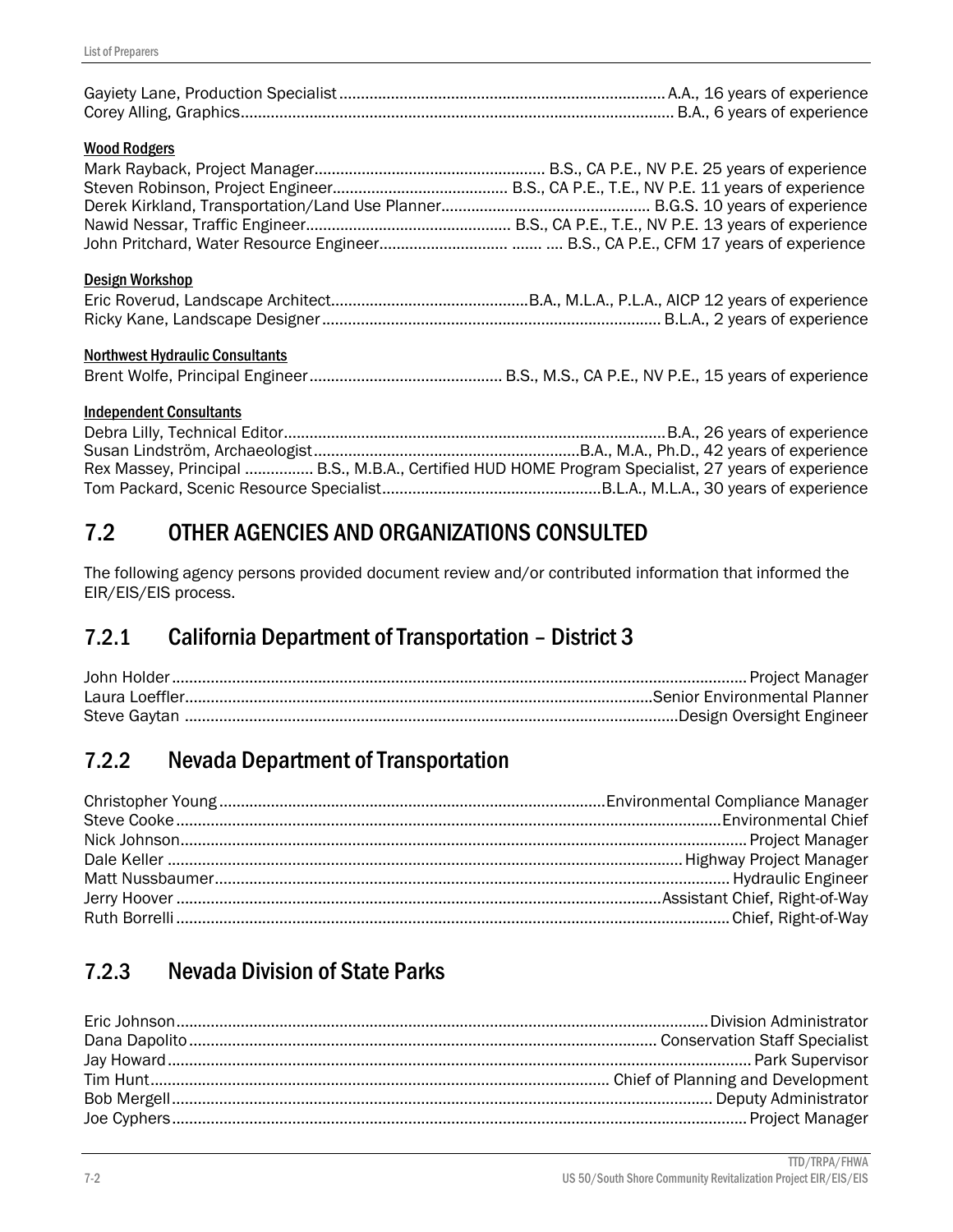# 7.2.4 California Tahoe Conservancy

# 7.2.5 Douglas County

| Jon Erk |  |
|---------|--|

# 7.2.6 City of South Lake Tahoe

# 7.2.7 South Tahoe Public Utility District

# 7.2.8 Other Consultants (Technical Reports and Public Outreach)

#### LSA Associates, Inc.

| <b>Bender Rosenthal, Inc.</b>              |  |
|--------------------------------------------|--|
|                                            |  |
|                                            |  |
|                                            |  |
| <b>Economic and Planning Systems, Inc.</b> |  |
|                                            |  |
|                                            |  |
| <b>New Economics and Advisory</b>          |  |
|                                            |  |
|                                            |  |
| <b>Public Outreach Consultants</b>         |  |
|                                            |  |
|                                            |  |
|                                            |  |
|                                            |  |